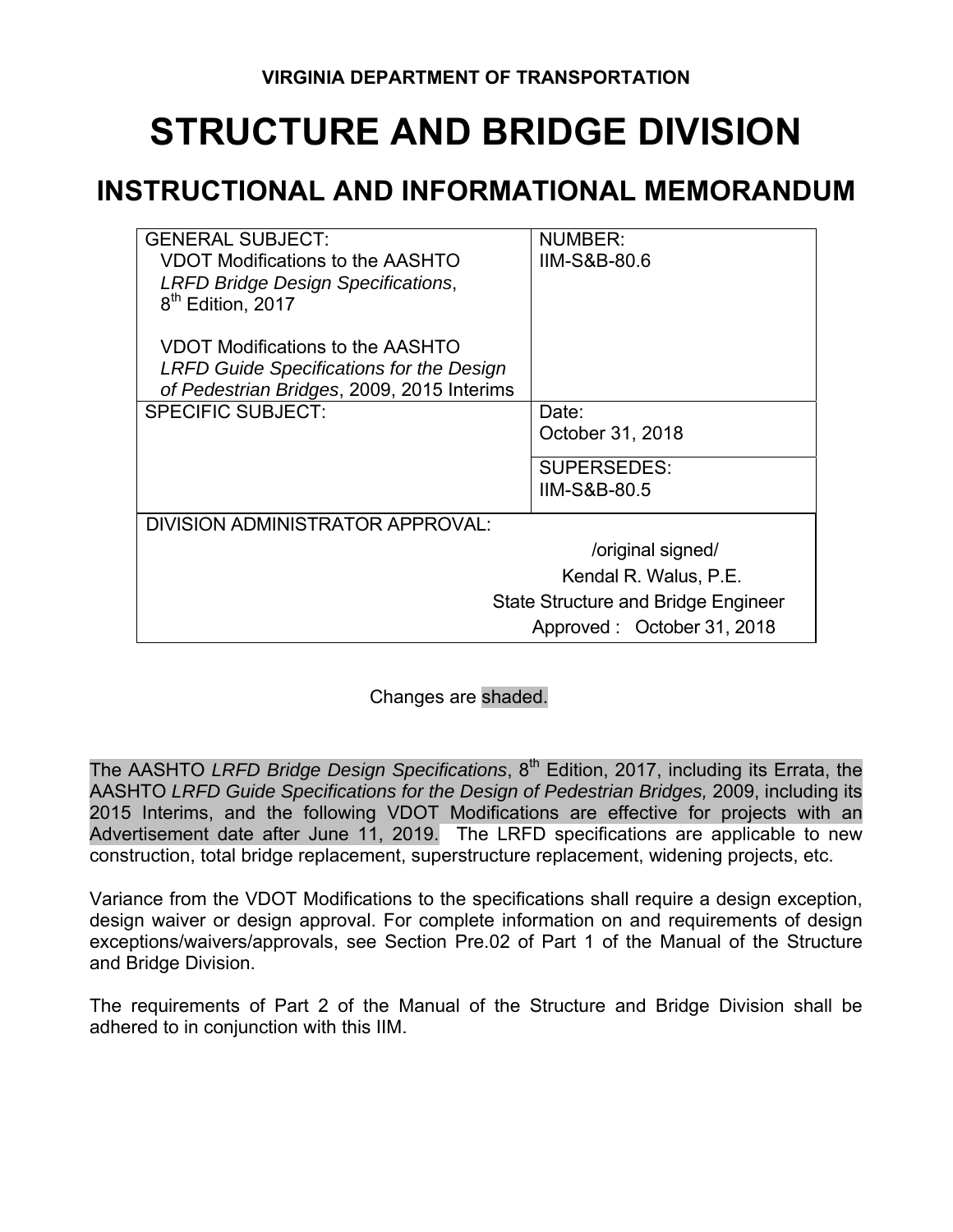# **SECTION 1: INTRODUCTION:**

#### Load modifiers:

Load modifiers specified below shall be used. Each condition shall be compounded when applied.

- 1. For fracture critical elements,  $n_R$  shall be taken as 1.05 for service and strength limit states.
- 2. For permanent vehicular structures which cannot be easily widened (including, but not limited to, trusses, concrete segmental boxes and bridges supported by Straddle Bents or Integral Caps,  $\eta_R$  shall be taken as 1.05 for strength limit states.
- 3. For all post-tensioned concrete superstructures, the superstructure(s) shall be taken as  $\eta$  =1.05 for service limit states. And when superstructure is post-tensioned, integral pier substructures (including but not limited to, Integral Straddle Bents, Integral Caps and pier caps) shall be designed using  $\eta_1$  = 1.05 for both service and strength limit states. Integral abutments shall be designed for  $\eta_1 = 1.0$ .
- 4. When external tendons and/or unbonded internal tendons are used (for superstructure or substructure), elements shall be designed using  $n_R = 1.05$  for both service and strength limit states and  $\eta_D$  = 1.05 for strength limit states.

For other conditions, all load modifiers ( $\eta_D$ ,  $\eta_I$ ,  $\eta_R$  and  $\eta_i$ ) shall be 1.0 for all limit states.

| <b>Situation 1: Fracture Critical Structures</b> |          |            |                |                |
|--------------------------------------------------|----------|------------|----------------|----------------|
|                                                  |          | $n_{\ell}$ | n <sub>D</sub> | η <sub>R</sub> |
| Sub                                              | Service  | 1.0        | 1.0            | 1.05           |
| structure                                        | Strength | 1.0        | 1.0            | 1.05           |
| Super                                            | Service  | 1.0        | 1.0            | 1.05           |
| structure                                        | Strength | 1.0        | 1.0            | 1.05           |

| Situation 2: Not Easily Widened |          |                   |     |      |  |
|---------------------------------|----------|-------------------|-----|------|--|
|                                 |          | <b>Structures</b> |     |      |  |
| $\eta_R$<br>ηD<br>''            |          |                   |     |      |  |
| Sub                             | Service  | 1.0               | 1.0 | 1.0  |  |
| structure                       | Strength | 1.0               | 1.0 | 1.05 |  |
| Super                           | Service  | 1.0               | 1.0 | 1.0  |  |
| structure                       | Strength | 1.0               | 1.0 | 1.05 |  |

| Situation 3: Post-tensioned |                 |      |     |     |  |
|-----------------------------|-----------------|------|-----|-----|--|
|                             | Superstructures |      |     |     |  |
| η $_{R}$<br>n <sub>D</sub>  |                 |      |     |     |  |
| Sub*                        | Service         | 1.05 | 1.0 | 1.0 |  |
| structure                   | Strength        | 1.05 | 1.0 | 1.0 |  |
| Super                       | Service         | 1.05 | 1.0 | 1.0 |  |
| structure                   | Strength        | 1.0  | 1.0 | 1.0 |  |

| Situation 4: Structures with tendons |                                 |     |      |      |  |
|--------------------------------------|---------------------------------|-----|------|------|--|
|                                      | (External or Unbonded internal) |     |      |      |  |
| $\eta_R$<br>nь<br>1 I I              |                                 |     |      |      |  |
| Sub                                  | Service                         | 1.0 | 1.0  | 1.05 |  |
| structure                            | Strength                        | 1.0 | 1.05 | 1.05 |  |
| Super                                | Service                         | 1.0 | 1.0  | 1.05 |  |
| structure                            | Strength                        | 1.0 | 1.05 | 1.05 |  |

\* Only for integral pier substructures

| <b>All Other Structures</b>      |          |     |     |     |  |  |
|----------------------------------|----------|-----|-----|-----|--|--|
| η <sub>R</sub><br>n <sub>D</sub> |          |     |     |     |  |  |
| Sub                              | Service  | 1.0 | 1.0 | 1.0 |  |  |
| structure                        | Strength | 1.0 | 1.0 | 1.0 |  |  |
| Super                            | Service  | 1.0 | 1.0 | 1.0 |  |  |
| structure                        | Strength | 1 በ | 1.0 | 1.0 |  |  |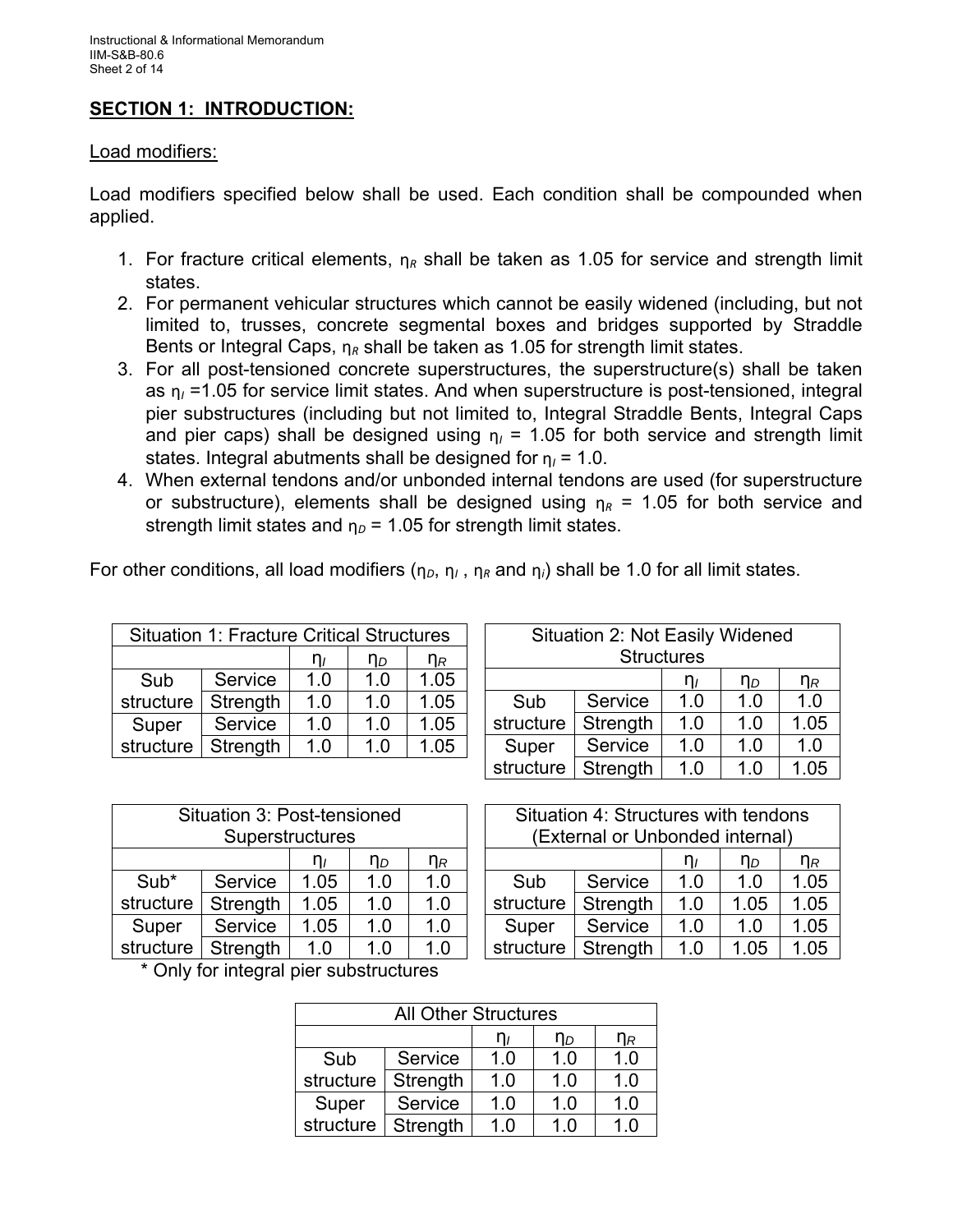# Examples:

| <b>Structure</b><br>Type |       | <b>Condition</b> | Limit<br><b>State</b> | $\eta_I$ | $\eta_D$ | $\eta_R$ | $\eta$    |
|--------------------------|-------|------------------|-----------------------|----------|----------|----------|-----------|
|                          |       | 1: Yes           | Service               | 1.0      | 1.0      | 1.05     |           |
|                          |       |                  | Strength              | 1.0      | 1.0      | 1.05     |           |
|                          |       | 2: Yes           | Service               | 1.0      | 1.0      | 1.0      |           |
|                          |       |                  | Strength              | 1.0      | 1.0      | 1.05     | Service   |
|                          | Sub   | 3: No            | Service               | 1.0      | 1.0      | 1.0      | $= 1.05$  |
|                          | Str.  |                  | Strength              | 1.0      | 1.0      | 1.0      | Strength  |
|                          |       | 4: No            | Service               | 1.0      | 1.0      | 1.0      | $= 1.103$ |
| Steel straddle           |       |                  | Strength              | 1.0      | 1.0      | 1.0      |           |
|                          |       | <b>Final</b>     | <b>Service</b>        | 1.0      | 1.0      | 1.05     |           |
| bent with                |       |                  | <b>Strength</b>       | 1.0      | 1.0      | 1.103    |           |
| multiple                 |       | 1: No            | Service               | 1.0      | 1.0      | 1.0      |           |
| beam/girders             |       |                  | Strength              | 1.0      | 1.0      | 1.0      |           |
|                          |       | 2: Yes           | Service               | 1.0      | 1.0      | 1.0      |           |
|                          |       |                  | Strength              | 1.0      | 1.0      | 1.05     | Service   |
|                          | Super | 3: No            | Service               | 1.0      | 1.0      | 1.0      | $= 1.0$   |
|                          | Str.  |                  | Strength              | 1.0      | 1.0      | 1.0      | Strength  |
|                          |       | 4: No            | Service               | 1.0      | 1.0      | 1.0      | $= 1.05$  |
|                          |       |                  | Strength              | 1.0      | 1.0      | 1.0      |           |
|                          |       | <b>Final</b>     | <b>Service</b>        | 1.0      | 1.0      | 1.0      |           |
|                          |       |                  | <b>Strength</b>       | 1.0      | 1.0      | 1.05     |           |

| <b>Structure</b><br><b>Type</b>  |       | <b>Condition</b> | Limit<br><b>State</b> | $\eta_I$ | $\eta_D$ | $\eta_R$ | $\eta$    |
|----------------------------------|-------|------------------|-----------------------|----------|----------|----------|-----------|
|                                  |       | 1: No            | Service               | 1.0      | 1.0      | 1.0      |           |
|                                  |       |                  | Strength              | 1.0      | 1.0      | 1.0      |           |
|                                  |       | 2: Yes           | Service               | 1.0      | 1.0      | 1.0      |           |
|                                  |       |                  | Strength              | 1.0      | 1.0      | 1.05     | Service   |
|                                  | Sub   | 3: Yes           | Service               | 1.05     | 1.0      | 1.0      | $= 1.103$ |
| An integral                      | Str.  |                  | Strength              | 1.05     | 1.0      | 1.0      | Strength  |
| concrete                         |       | 4: Yes           | Service               | 1.0      | 1.0      | 1.05     | $= 1.216$ |
| straddle bent<br>with            |       |                  | Strength              | 1.0      | 1.05     | 1.05     |           |
|                                  |       | <b>Final</b>     | <b>Service</b>        | 1.05     | 1.0      | 1.05     |           |
| unbonded                         |       |                  | <b>Strength</b>       | 1.05     | 1.05     | 1.103    |           |
| internal<br>tendons and<br>post- |       | 1: No            | Service               | 1.0      | 1.0      | 1.0      |           |
|                                  |       |                  | Strength              | 1.0      | 1.0      | 1.0      |           |
|                                  |       | 2: Yes           | Service               | 1.0      | 1.0      | 1.0      |           |
| tensioned                        |       |                  | Strength              | 1.0      | 1.0      | 1.05     | Service   |
| superstructure                   | Super | 3: Yes           | Service               | 1.05     | 1.0      | 1.0      | $= 1.103$ |
|                                  | Str.  |                  | Strength              | 1.0      | 1.0      | 1.0      | Strength  |
|                                  |       | 4: Yes           | Service               | 1.0      | 1.0      | 1.05     | $= 1.158$ |
|                                  |       |                  | Strength              | 1.0      | 1.05     | 1.05     |           |
|                                  |       | <b>Final</b>     | <b>Service</b>        | 1.05     | 1.0      | 1.05     |           |
|                                  |       |                  | <b>Strength</b>       | 1.0      | 1.05     | 1.103    |           |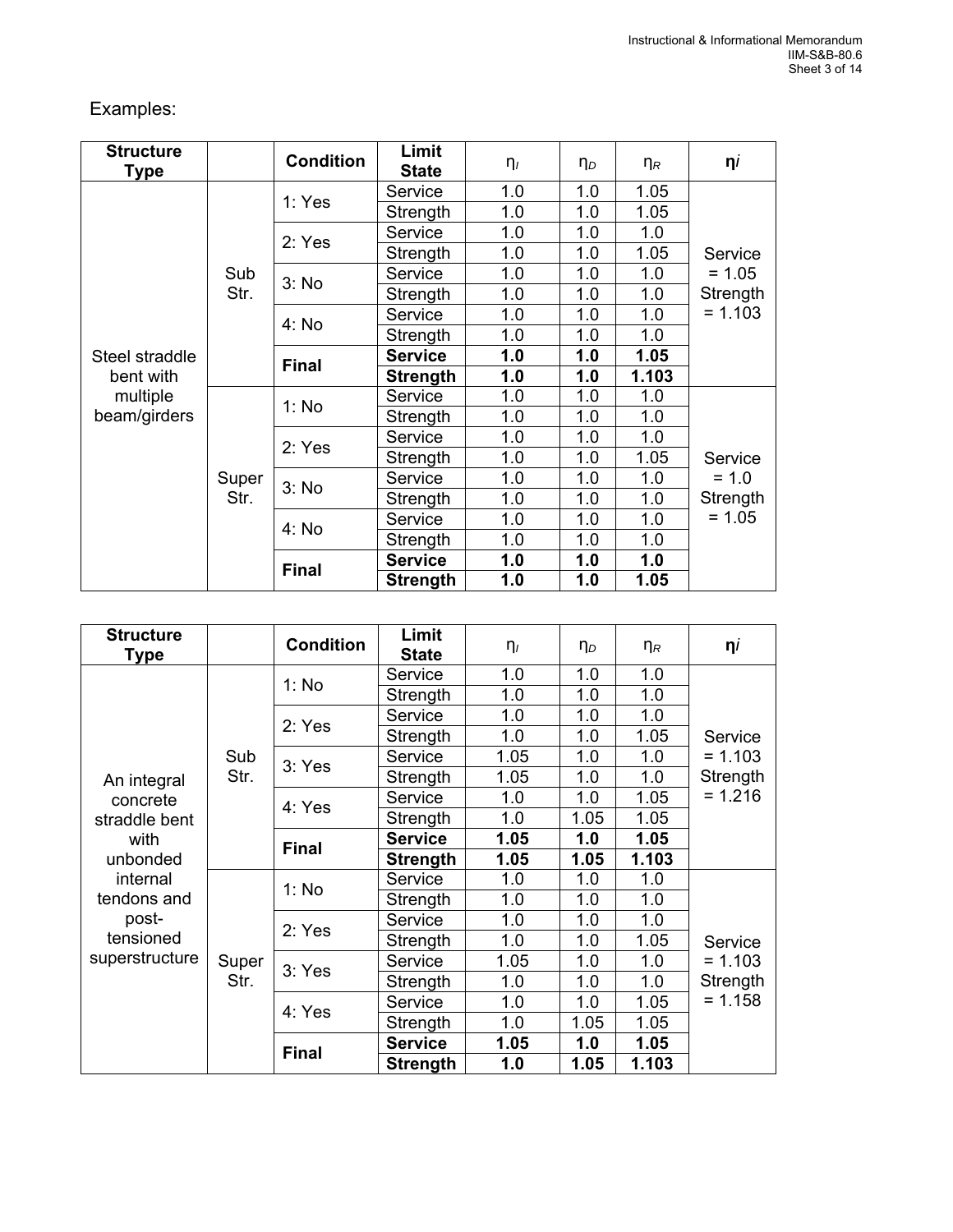Deflections: Deflection limits as noted in Article 2.5.2.6.2 shall be adhered to.

Maximum Span Lengths: Maximum span lengths shall be limited by applicability of distribution factors for cross section types as shown in Article 4.6.2.2.2—*Distribution Factor Method for Moment and Shear* even when a refined analysis is used.

Span-to-Depth Ratios: Span to depth ratios as noted in Article 2.5.2.6.3, including Table 2.5.2.6.3-1, shall be used. For variable web depth structures, the maximum ratio between the deeper web depth and the shallower web depth shall be less than or equal to 2.0.

Drainage: See Chapter 22 of Part 2 of the Manual of the Structure and Bridge Division for guidance. Gutter flow shall be intercepted at cross slope transitions to prevent flow across the bridge deck.

# **SECTION 3: LOADS AND LOAD FACTORS:**

Application of Vehicular Live Load:

In Article 3.6.1.3.1 - General, the following shall be added to the list of extreme force effects:

The Notional Rating Load (NRL) rating factors shall be computed under conditions required by current VDOT IIM-S&B-86. Bridge shall be designed so that the rating factors exceed 1.0. Substructures need not be checked for NRL.

Future Wearing Surface: An allowance of 15 psf minimum shall be used.

Construction Tolerances/Construction Methods: An allowance of 20 psf carried by the noncomposite section of beam/girder span(s) having cast-in-place slabs shall be used. This allowance is sufficient to cover additional loads incurred by the use of stay-in-place metal forms and extra slab thickness caused by construction tolerances. The 20 psf shall be applied to the entire area of the deck not only where stay in place forms are used.

An allowance of 10 psf shall be applied where metal stay-in-place forms are not required, for example, prestressed concrete voided slabs, adjacent box beams, etc. which will have castin-place concrete slabs or asphalt overlays.

Wearing Surface: All concrete deck slabs shall be considered to have a 1/2" integral wearing surface which shall be included in the loads but not considered as part of the design section.

Multiple Presence Factors: When designing superstructure or substructure elements which are not capable of redistribution of load (single columns, hammerhead piers, concrete straddle bents) or are fracture critical (steel straddle bents), the multiple presence factors in Section 3.6.1.1.2 shall not be taken as less than 1.0 regardless of the number of lanes loaded on the structure for average tributary spans greater than 120 feet. For spans less than 100 feet, the multiple presence factor shall be taken as 1.2 for all configurations. For average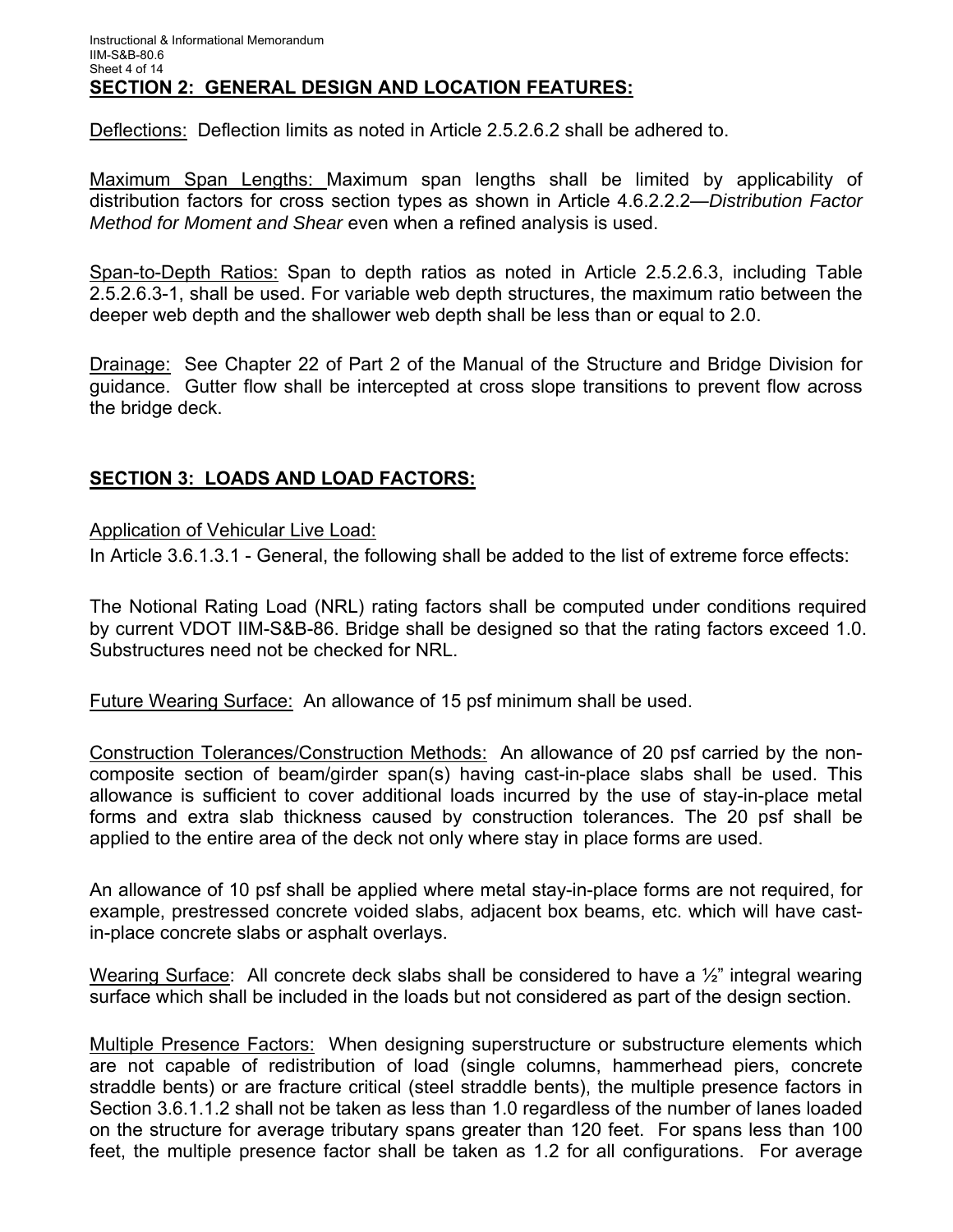lengths between 100 and 120 feet, the multiple presence factor shall vary linearly from 1.2 to 1.0.

#### Pier protection:

Pier protection or strengthening shall be provided when the edge of a permanent traffic through lane is within 30 feet of the pier. Edge of pavement, edge of roadway, edge of traveled way and edge of traffic lane are all equivalent in the context of the clarification above for the purposes of Article 3.6.5.1.

#### Settlements:

Total settlement shall be limited to 2 inches at each substructure unit. Post construction settlement shall be limited to 1 inch at each substructure unit. Total settlement ( $S_{\text{TOT}}$ ) is defined as the arithmetic sum:

 $S<sub>TOT</sub>$  = Elastic settlement + Consolidation settlement + Secondary settlement

Differential settlement at a single substructure unit shall be limited to a vertical value which does not exceed a slope of from the horizontal of 0.001 radians between as measured from the center to center of columns or of footings. The combined construction and post construction differential settlement shall not exceed 0.001 radians.

Force Effects Due to Superimposed Deformations: The design thermal movement range associated with a uniform temperature change shall be calculated using Procedure A Temperature Ranges, Table 3.12.2.1-1. The moderate climate range shall be used for steel or aluminum superstructures and cold climate range shall be used for concrete superstructures.

The full design thermal movement range associated with a uniform temperature change shall be used for joint design. 65% of the design thermal movement range associated with a uniform temperature change shall be used for non-slip expansion bearing design and the determination of superstructure forces transferred to the substructure for non-slip expansion and fixed bearings. Shrinkage shall also be considered for joint, bearing and substructure design of concrete superstructures using a shrinkage coefficient of 0.0003 except for segmentally constructed bridges which shall be estimated in accordance with Article 5.4.2.3. For typical multi-beam/girder prestressed concrete superstructures not integral with the substructure, the shrinkage coefficient can be considered to include superstructure creep effects.

See the Manual of the Structure and Bridge Division, Part 2, Chapter 15, Section 4 for specific modeling requirements and examples.

Load Factors for Uniform Temperature, TU: From Article 3.4.1 including Table 3.4.1-1, Load Combinations and Load Factors: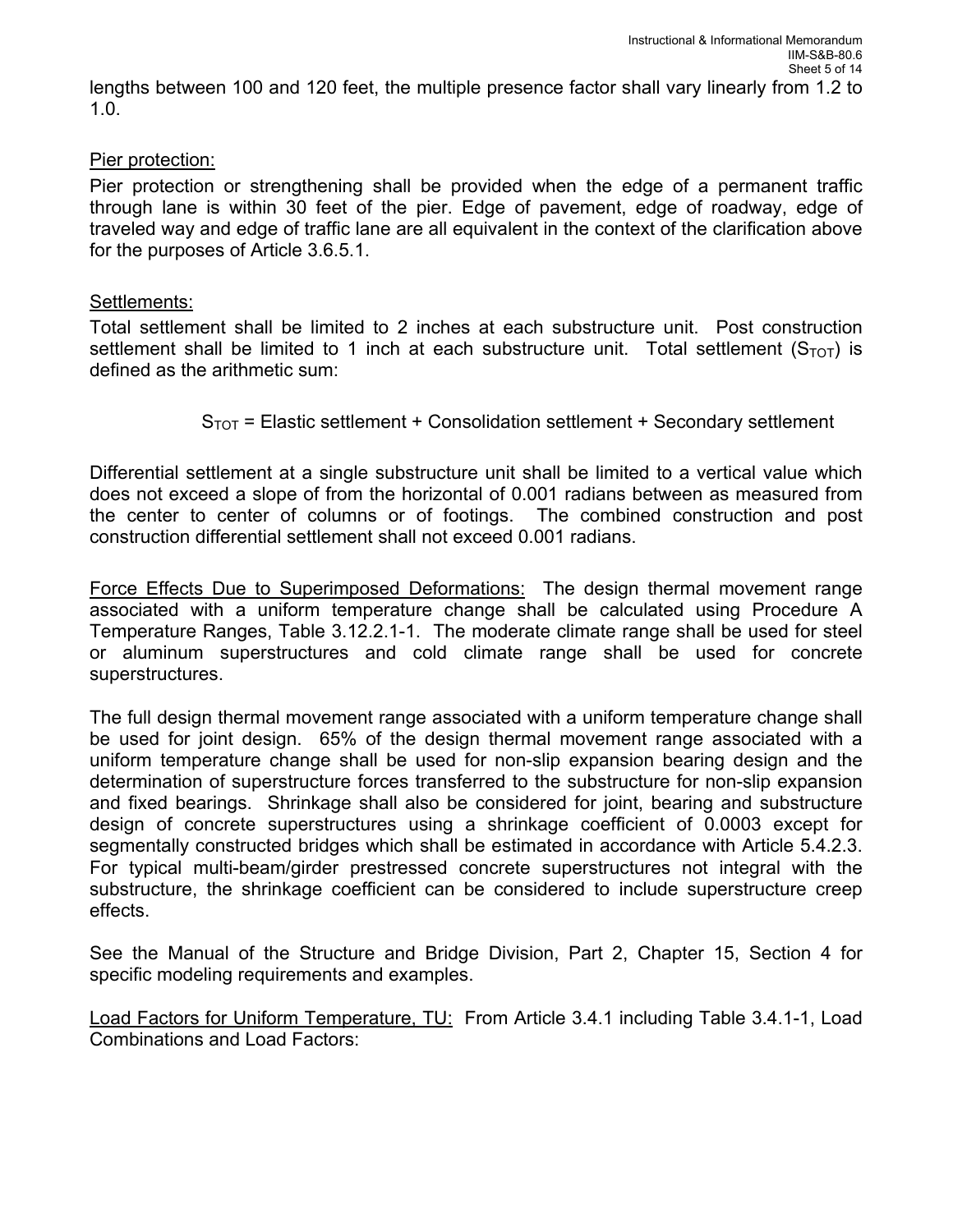For all other effects (e.g., temperature forces transferred to the substructure):

 $LF_{\text{TU}}$  = 0.5 for strength limit state (LS) for simplified analysis using gross moment of inertia  $LF_{TU}$  = 1.0 for strength LS for refined analysis using partially cracked moment of inertia  $LF_{\text{TL}}$  = 1.0 for service limit state

# **SECTION 5: CONCRETE STRUCTURES:**

Classes of Concrete: Classes of concrete and corresponding compressive strengths shall be designated in the plans (General Notes, table of quantities and on other plans sheets as needed).

| <b>Concrete</b><br><b>Class</b> | <b>General Use</b>                                                                                                                                                                                                    | <b>Specified</b><br>Compressive<br>Strength (f'c) (ksi) |
|---------------------------------|-----------------------------------------------------------------------------------------------------------------------------------------------------------------------------------------------------------------------|---------------------------------------------------------|
| A <sub>5</sub>                  | Prestressed members                                                                                                                                                                                                   | $5 - 10$                                                |
| A4                              | Superstructures (incl. deck slabs, integral backwalls, sidewalk<br>rails, parapets, terminal walls, medians and median barriers);<br>box culverts; rigid frames; reinforced substructures when<br>needed for strength | 4                                                       |
| A <sub>3</sub>                  | Reinforced substructures                                                                                                                                                                                              | 3                                                       |
| <b>B2</b>                       | Massive or lightly reinforced substructures                                                                                                                                                                           | 2.2                                                     |
| C <sub>1</sub>                  | Massive unreinforced substructures; bag riprap                                                                                                                                                                        | 1.5                                                     |
| T3                              | Tremie seal                                                                                                                                                                                                           | 3                                                       |

Reinforcing Steel: Structures shall be designed using Grade 60 reinforcement (deformed bars) and shall be noted on the plans.

Some structure elements require Corrosion Resistance Reinforcing (CRR) steel. For the type of CRR to be used and location(s), see current IIM-S&B-81. Design shall be based on a yield strength of 60 ksi for all types of CRR except for the box culverts and rigid frames where a yield strength of 75 ksi may be used.

Galvanized reinforcing steel (except for use with prestressed piles) and epoxy-coated reinforcing steel (except where designated in prestressed beams with CFRP strands) shall not be used.

Control of Cracking by Distribution Reinforcement: Class 2 exposure condition shall only be used for segmental concrete box girders.

Column Reinforcement: Circular columns are to be designed as tied columns. However, the confinement steel shall be spirals (#3 reinforcing bars minimum) or welded wire fabric. The pitch of the spiral shall be taken as the required spacing for ties.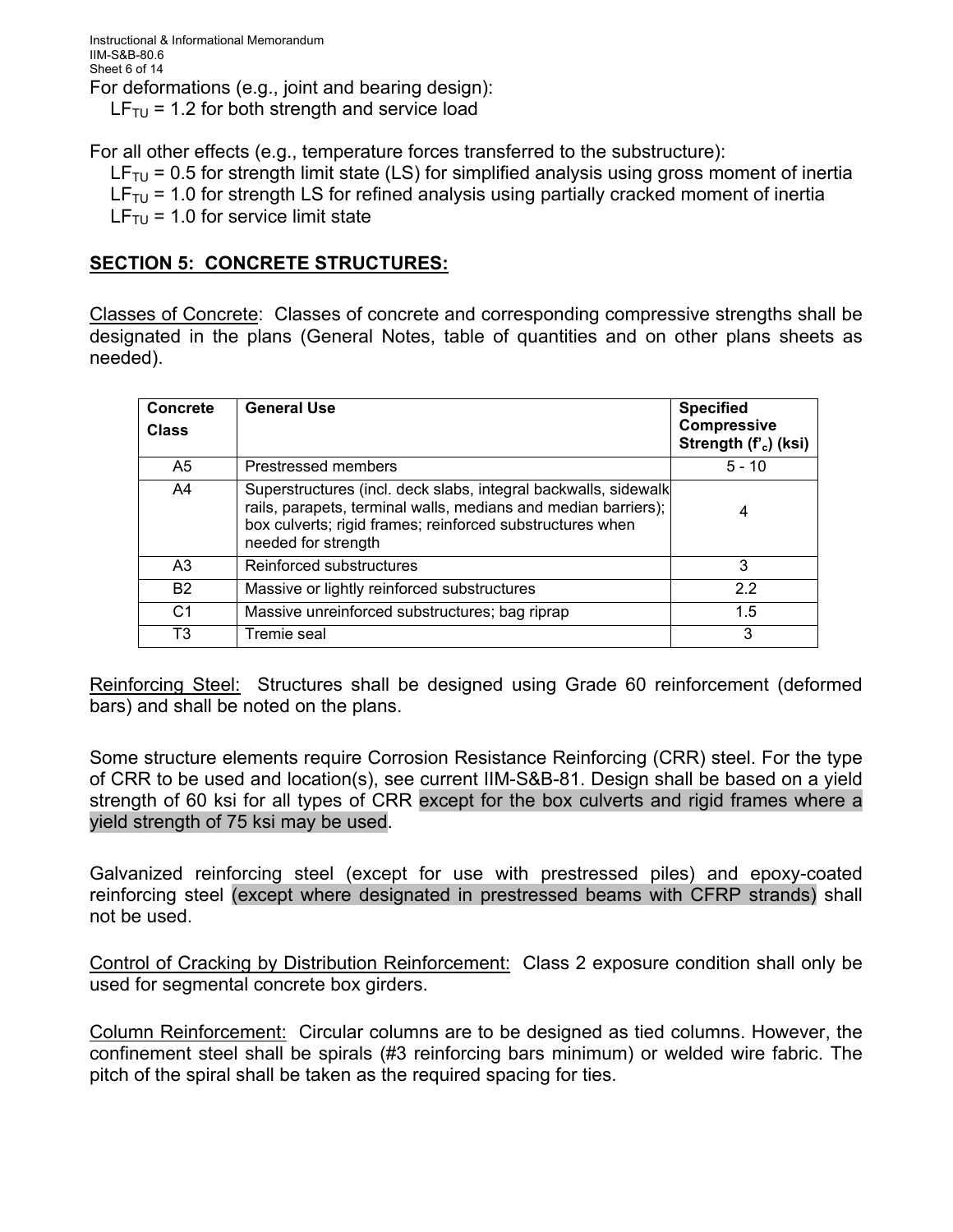Minimum Concrete Cover: The following minimum cover (inches) shall be provided for reinforcement:

| <b>Location</b>                                 | <b>Normal</b><br><b>Condition</b> | <b>Corrosive</b><br>Environment <sup>(1)</sup> | Marine <sup>(2)</sup>   |
|-------------------------------------------------|-----------------------------------|------------------------------------------------|-------------------------|
| Pier caps, bridge seats and backwalls:          |                                   |                                                |                         |
| Principal reinforcement                         | $2\frac{3}{4}$                    | $3\frac{3}{4}$                                 | $\overline{4}$          |
| Stirrups and ties                               | $2\frac{1}{4}$                    | $3\frac{1}{4}$                                 | $3\frac{1}{2}$          |
| Pier caps, bridge seats and backwalls (at       |                                   |                                                |                         |
| open joint locations):                          |                                   |                                                |                         |
| Principal reinforcement                         | $3\frac{3}{4}$                    | $3\frac{3}{4}$                                 | $\overline{\mathbf{4}}$ |
| Stirrups and ties                               | $3\frac{1}{4}$                    | $3\frac{1}{4}$                                 | $3\frac{1}{2}$          |
| Footings and pier columns:                      |                                   |                                                |                         |
| Principal reinforcement                         | 3                                 | $\overline{4}$                                 | $\overline{4}$          |
| Stirrups and ties                               | $2\frac{1}{2}$                    | $3\frac{1}{2}$                                 | $3\frac{1}{2}$          |
|                                                 |                                   |                                                |                         |
| Cast-in-place deck slabs:                       | $2\frac{1}{2}$                    | $2\frac{1}{2}$                                 | $2\frac{1}{2}$          |
| Top reinforcement <sup>(3)</sup>                | $1\frac{1}{4}$                    | $1\frac{1}{4}$                                 |                         |
| Bottom reinforcement                            |                                   |                                                | $\overline{2}$          |
| Precast and cast-in-place slab spans:           |                                   |                                                |                         |
| Top reinforcement <sup>(3)</sup>                | $2\frac{1}{2}$                    | $2\frac{1}{2}$                                 | $2\frac{1}{2}$          |
| Bottom reinforcement                            | $\overline{2}$                    | $\overline{2}$                                 | 3                       |
| Prestressed slabs and box beams:                |                                   |                                                |                         |
| Top steel                                       | $1\frac{3}{4}$                    | $2\frac{3}{4}$                                 | $2\frac{3}{4}$          |
| Stirrups and ties                               | $1\frac{1}{8}$                    | $1\frac{1}{8}$                                 | $1\frac{1}{8}$          |
| Reinforcement concrete box culverts and         |                                   |                                                |                         |
| rigid frames with more than 2 ft. fill over top |                                   |                                                |                         |
| of slab:                                        |                                   |                                                |                         |
| Top slab - top reinforcement                    | $1\frac{1}{2}$                    | $2\frac{1}{2}$                                 | 3                       |
| Top slab - bottom reinforcement                 | $1\frac{1}{2}$                    | 2 <sub>2</sub>                                 | 3                       |
| Inside walls and bottom slab top mat            | $1\frac{1}{2}$                    | $2\frac{1}{2}$                                 | 3                       |
| Outside walls and bottom slab bottom mat        | $1\frac{1}{2}$                    | 2 <sup>1</sup> / <sub>2</sub>                  | 3                       |
| Reinforcement concrete box culverts and         |                                   |                                                |                         |
| rigid frames with less than 2 ft. fill over top |                                   |                                                |                         |
| of slab:                                        |                                   |                                                |                         |
| Top slab - top reinforcement                    | $2\frac{1}{2}$                    | $2\frac{1}{2}$                                 | 3                       |
| Top slab - bottom reinforcement                 | 2                                 | $2\frac{1}{2}$                                 | 3                       |
| Inside walls and bottom slab top mat            | $1\frac{1}{2}$                    | $2\frac{1}{2}$                                 | 3                       |
| Outside walls and bottom slab bottom mat        | $1\frac{1}{2}$                    | 2 <sub>2</sub>                                 | 3                       |
| Rails, rail posts, curbs and parapets:          |                                   |                                                |                         |
| Principal reinforcement                         | $1\frac{1}{2}$                    | $1\frac{1}{2}$                                 | $1\frac{1}{2}$          |
| Stirrups, ties and spirals                      | 1                                 | 1                                              | 1                       |
| Concrete piles cast against and/or              |                                   |                                                |                         |
| permanently<br>exposed<br>earth<br>(not<br>to   |                                   |                                                |                         |
| applicable for prestressed concrete):           | 3                                 | 3                                              | 3                       |
|                                                 |                                   |                                                |                         |
| Drilled shafts:                                 |                                   |                                                |                         |
| Principal reinforcement                         | 4                                 | 5                                              | 5                       |
| Ties and spirals                                | $3\frac{1}{2}$                    | $4\frac{1}{2}$                                 | $4\frac{1}{2}$          |
| All other components not indicated              |                                   |                                                |                         |
| above:                                          |                                   |                                                |                         |
| Principal reinforcement                         | $2\frac{1}{2}$                    | $3\frac{1}{2}$                                 | $3\frac{1}{2}$          |
| Stirrups and ties                               | 2                                 | 3                                              | 3                       |
|                                                 |                                   |                                                |                         |

(1) Corrosive environment affects cover where concrete surface is in permanent contact with corrosive soil. (2) Marine includes all locations with direct exposure to brackish and salt water.

(3) Includes ½ inch monolithic (integral) wearing surface.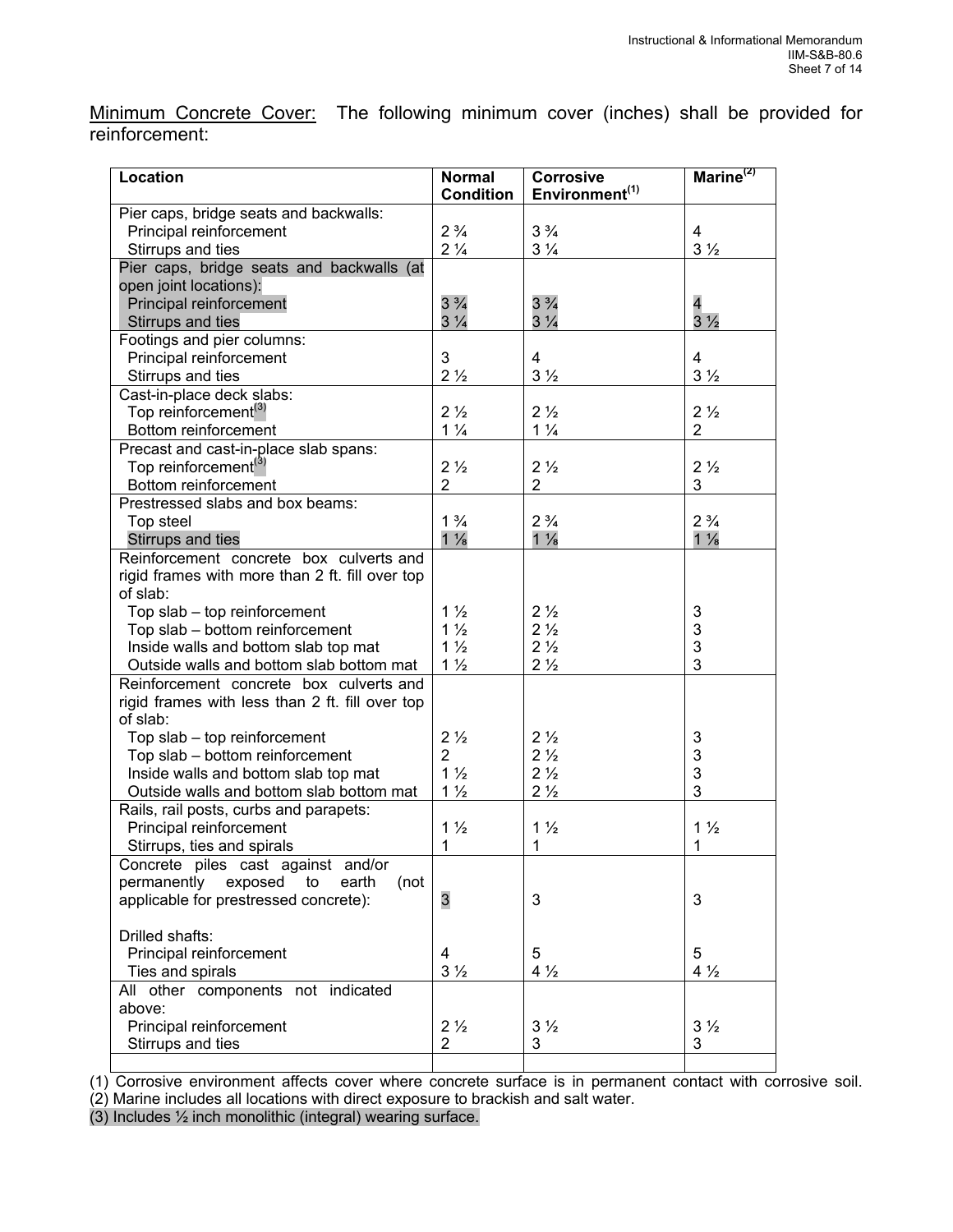Concrete strengths from 5 to 10 ksi may be used.

Strengths greater than 10 ksi require a design waiver approved by the State Structure and Bridge Engineer.

Maximum strength of lightweight concrete shall be limited to 8 ksi. Strengths between 8 ksi and 10 ksi require a design waiver approved by the State Structure and Bridge Engineer.

Spacing of Strands: The spacing of strands shall be 2 inches c-c minimum for strands up to 0.6 inches in diameter.

Prestress Loss: Gains due to elastic deformations shall not be used to determine total prestress losses.

Post-tensioned Structures: Structures requiring post-tensioning (using ducts and grouting or flexible filler) shall not be used without a design waiver approved by the State Structure and Bridge Engineer. Exempt are prestressed voided concrete slabs with transverse ties (Manual of the Structure and Bridge Division, Part 5, PSS-series) or prestressed concrete boxes with transverse ties.

For Precast Segmental and Cast-in-Place Post-tensioned Segmental boxes, the tensile stress limit at service limit states, due to permanent loads only, shall be 0 ksi (no tension). This limitation shall apply to all portions of superstructure not replaceable by conventional means.

Post-tensioned straddle bents shall not allow concrete tension under service limits.

# **SECTION 6: STEEL STRUCTURES:**

The requirements of Chapter 11 of Part 2 of the VDOT's Manual of the Structure and Bridge Division shall be adhered to.

#### **SECTION 9: DECKS AND DECK SYSTEMS:**

Deck Design: Cast-in-place concrete deck slabs supported on beams/girders (steel or prestressed concrete) shall be designed by the strip method. Crack control shall not be applied for deck slab design including deck slab extensions. The maximum spacing of primary reinforcement shall not exceed the slab depth minus ½" wearing surface. Bars larger than #5 shall not be used for transverse reinforcement. Distribution bars shall be limited to #4 bars except in the negative moment areas where the maximum bar size shall be limited to #6 bars.

The empirical method for deck slab design shall not be used.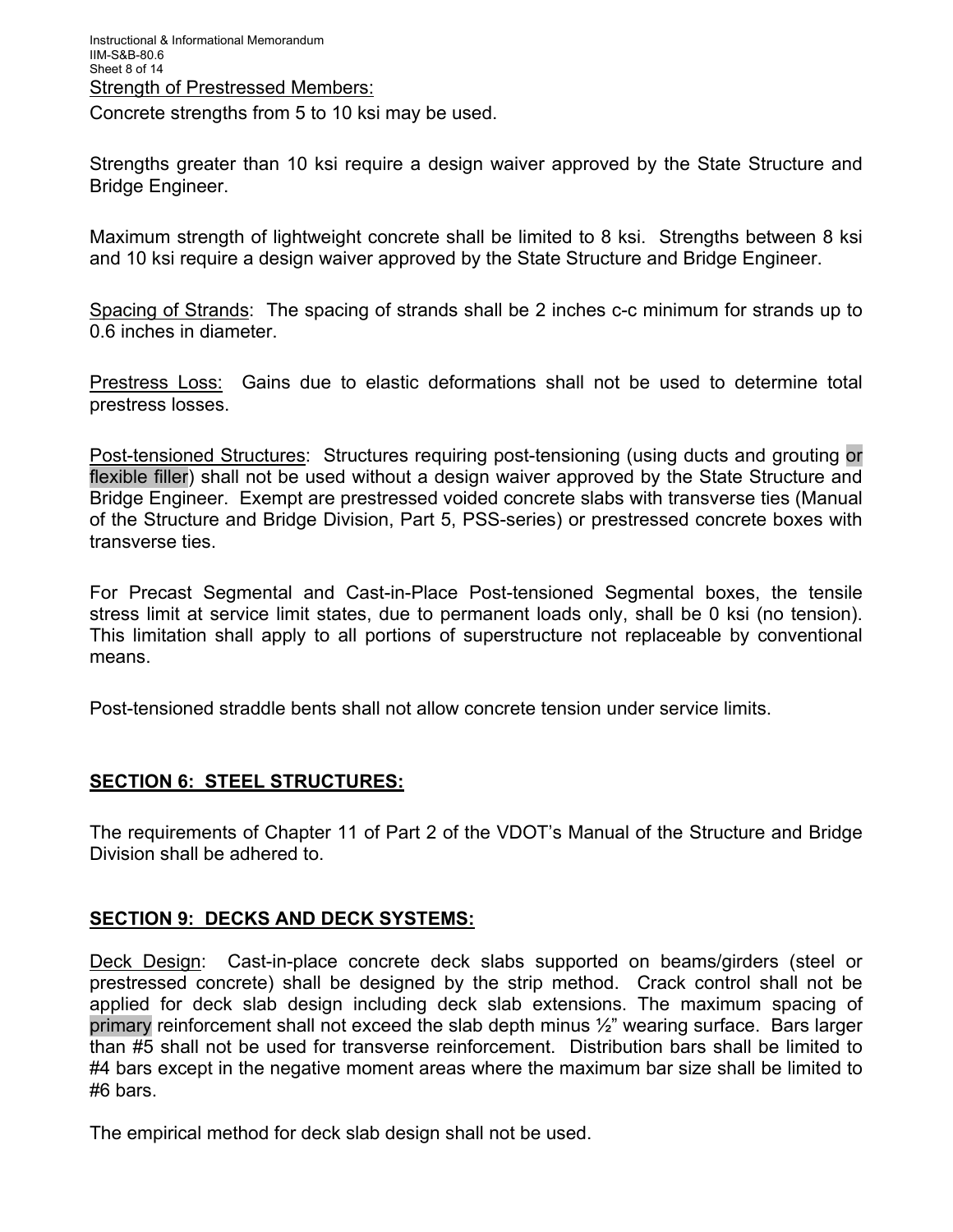Cantilever Deck Slab Design: If all of the following requirements are met, the cantilever deck slab shall be detailed with additional #5 bars between the transverse bars in the top layer. This is the minimum requirement of reinforcement with or without additional analysis. The bars shall extend past the exterior beam/girder with the development length extending past the contraflexure point in the slab.

- beam/girder spacing is less than or equal 12'-0"
- cantilever length is less than or equal to 0.3 x beam/girder spacing
- railing/parapet type (if any on the cantilever) is an approved VDOT crash tested system
- additional loads (i.e. soundwall, utilities, etc.) are not added to the cantilever except for fencing as shown in BPF-series standards.

If any of the above requirements is not met, the cantilever deck slab shall be designed in accordance with AASHTO LRFD A13.4 with the revisions described in "Decks supporting concrete parapet railings" and "Decks supporting Post-and-Beam railings".

For the VDOT approved Kansas Corral rails: The deck overhang may be designed with the method described in "Decks supporting concrete parapet railings" (section below).

Decks supporting concrete parapet railings: For Design Case 1 in AASHTO LRFD A13.4.1, the deck overhang shall be designed to resist the combined effects of tensile force *T* and moment *Ms*, and other applicable forces at the inside face of the parapet or the gutter line, as specified as follows:

For an interior parapet segment

$$
T = \frac{1.2F_t}{L_t + 2H}
$$

$$
M_s = \frac{1.2F_tH}{L_t + 2H}
$$

For an end parapet segment

$$
T = \frac{1.2F_t}{L_t + H}
$$

$$
M_s = \frac{1.2F_t H}{L_t + H}
$$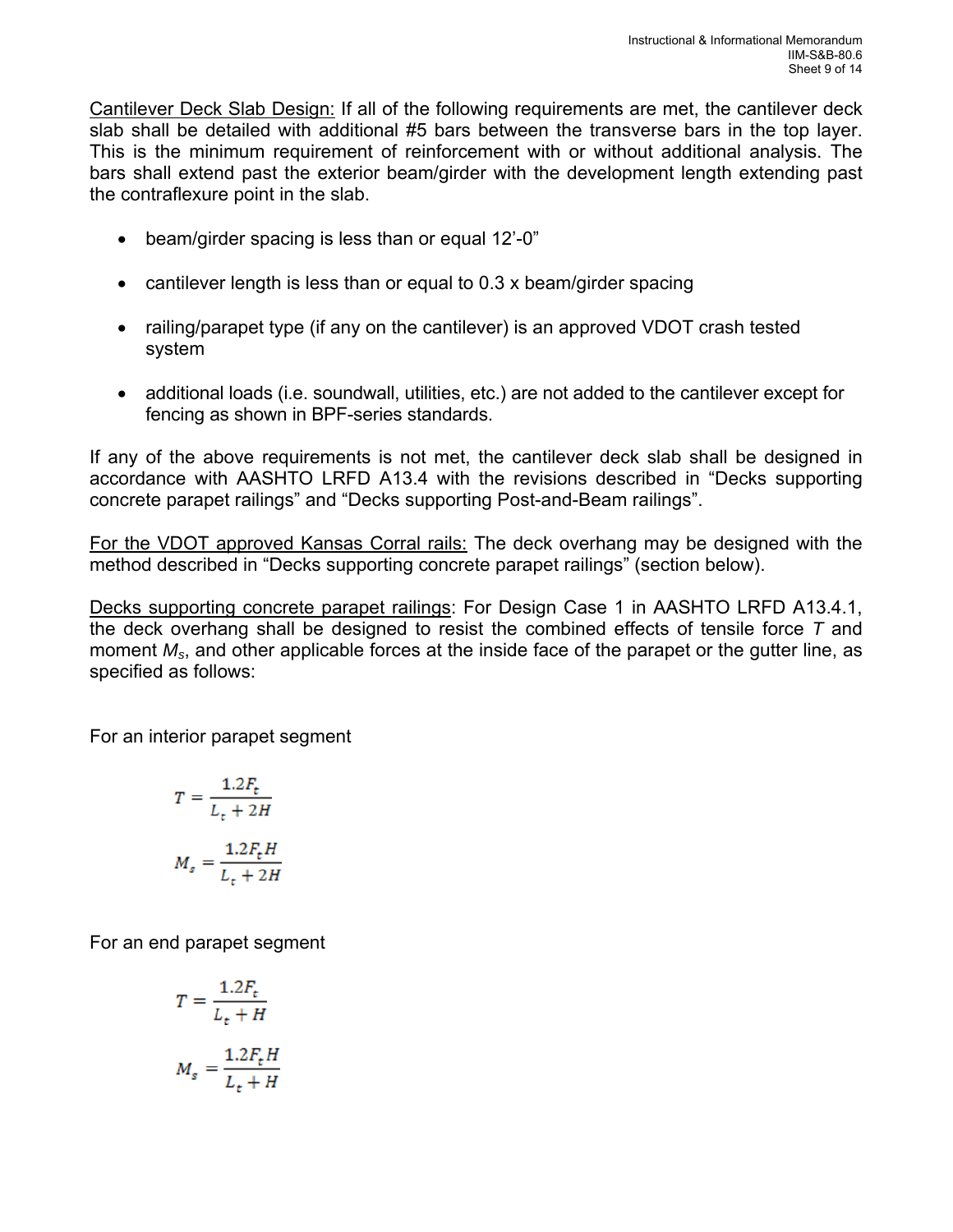- $F_t$  = transverse force specified in Table A13.2-1 (kips) of AASHTO LRFD
- $L_t$  = longitudinal length of distribution of impact force  $F_t$  (ft)
- $H =$  height of wall (ft)
- $T =$  tensile force per unit of deck length (kip/ft)
- $M_s$  = design moment in the deck overhang due to  $F_t$  (kip-ft/ft), not greater than 110% of the average of M<sub>c</sub> of the bridge railing/parapet, M<sub>cave</sub>
- $M<sub>c</sub>$  = resistance of the parapet about an axis parallel to the longitudinal axis of the bridge (kip-ft/ft)
- $L_t$  + 2H = Distribution length for interior parapet section at the gutter line
- $L_t$  + H = Distribution length for end parapet section at the gutter line

The following design values may be used to design the deck overhang.

| <b>Railing Type (Test Level)</b> | T (kip/ft) |      | $M_c$ ave (kip-ft/ft) |      | $M_s$ (kip-ft/ft) |      |
|----------------------------------|------------|------|-----------------------|------|-------------------|------|
|                                  | Interior   | End  | Interior              | End  | Interior          | End  |
| $132$ " F-shape (TL-3)           | 6.9        | 9.1  | 12.5                  | 12.5 | 13.8              | 13.8 |
| $42$ " F-shape (TL-5)            | 10.0       | 13.0 | 21.6                  | 21.6 | 23.8              | 23.8 |
| CPSR(                            | 8.6        | 11.8 | 15.4                  | 15.4 | 16.9              | 16.9 |

At the sections other than the gutter line in the deck overhang,  $T$  and  $M_s$  may be distributed over a length which equals the distribution length at the gutter line plus 2\*(distance from the gutter line)\*tan(30°) for an interior parapet segment, and the distribution length at the gutter line plus the distance from the gutter line\*tan( $30^{\circ}$ ) for an end parapet segment.

Decks supporting Post-and-Beam railings: the deck overhang shall be designed in accordance with the AASHTO LRFD A13.4.3.

Designer shall consider additional loads on the cantilever or blister. Examples include fencing, soundwall attachments, supports for sign structures, etc.

Integral Wearing Surface: The 1/<sub>2</sub>" integral wearing surface shall not be included in the computation of section properties of composite beams/girders or for deck slab design, however, it shall be used in the computation of dead loads.

# **SECTION 10: FOUNDATIONS:**

#### Spacing of Piles:

Concrete piles: Not less than 3 x diameter or side dimension of the piles. Not greater than 10'-0" for piles within a row.

Steel H- piles: As friction piles: Not less than 3.5 x nominal size of the piles. As bearing piles: Not less than 2'-6". Not greater than 10'-0" for piles within a row.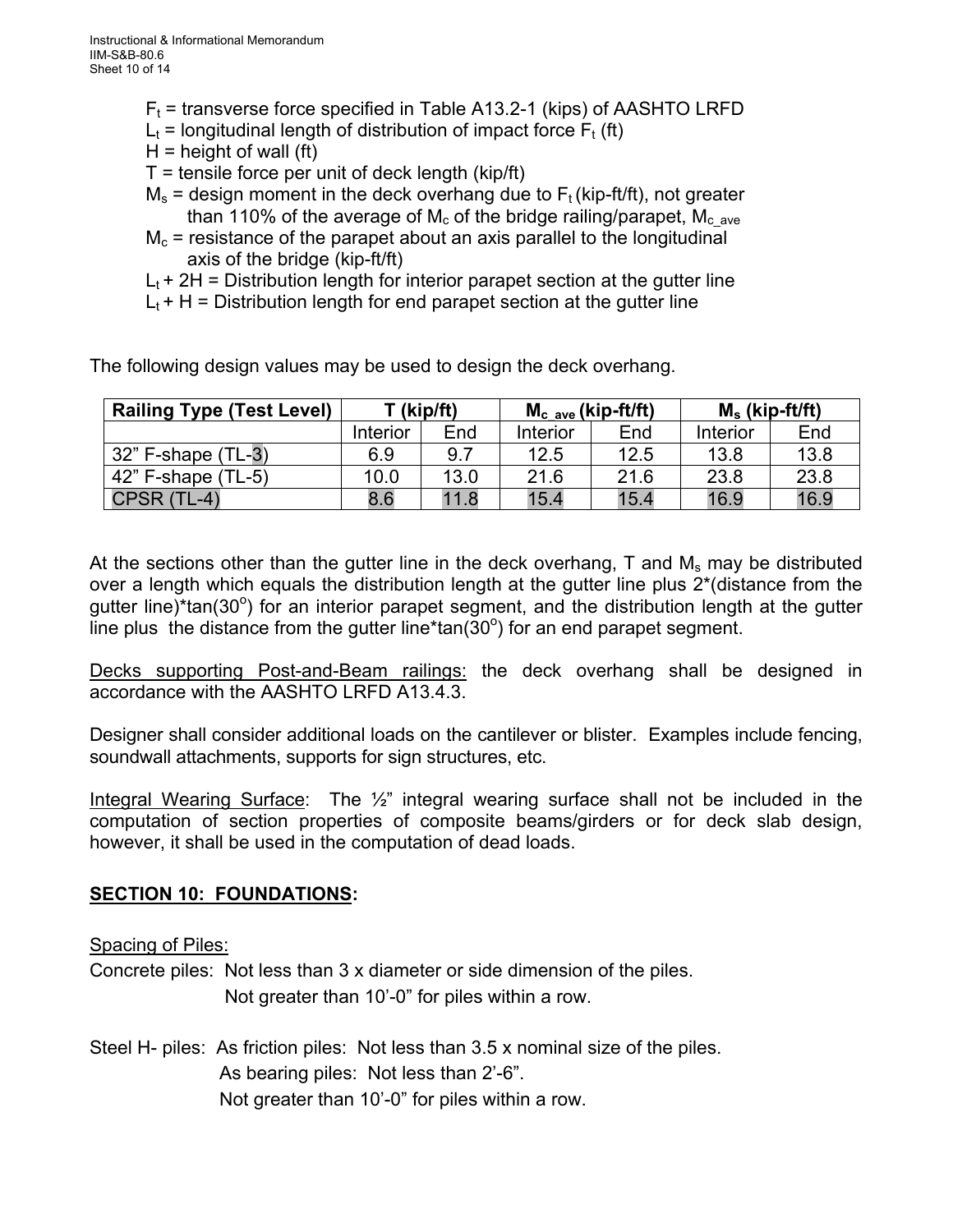Timber piles: Not less than 2'-6".

Not greater than 10'-0" for piles within a row.

Edge Distance of Piles: The distance from the side of any pile to the nearest edge of the footing shall not be less than 9".

Driving Tolerance of Piles: Driving tolerance(s) for piles shall be considered when determining shear at the critical section.

| Driving Tolerances for Steel and Concrete Piles *                                                                                                                                             |                 |                            |  |  |  |
|-----------------------------------------------------------------------------------------------------------------------------------------------------------------------------------------------|-----------------|----------------------------|--|--|--|
| <b>Pile Location/Condition</b>                                                                                                                                                                | Tolerance       | <b>Direction</b>           |  |  |  |
|                                                                                                                                                                                               | for Single Pile |                            |  |  |  |
| For elements supported by a single row<br>of piles (plumb, battered or staggered).<br>Includes but is not limited to bent caps,<br>full integral abutments and abutments<br>behind MSE walls. | ± 3"            | About long axis of footing |  |  |  |
| Footings for column piers                                                                                                                                                                     | ± 6"            | About both major axes      |  |  |  |
| Footings for abutments, retaining walls<br>and piers except as noted above.                                                                                                                   | ± 6"            | About long axis of footing |  |  |  |

**\*** For driving tolerances of timber piles and other information, see VDOT *Road and Bridge Specifications*, Section 403 and Table IV-1.

#### Projection (Embedment) of Piles in Caps/Footings:

| Pile type                                                                                   | <b>Minimum projection (embedment)</b>                                                                   |
|---------------------------------------------------------------------------------------------|---------------------------------------------------------------------------------------------------------|
| Cast-in-place or precast concrete<br>piles<br>(including cylinder piles and drilled shafts) | 6"<br>into concrete with reinforcement<br>projecting to obtain development as<br>required by the design |
|                                                                                             | 18" for prestressed concrete piles with<br><b>CFRP</b> strands                                          |
| Steel H-piles                                                                               | 12" into footings                                                                                       |
| Steel H-piles:                                                                              | 18" into footing unless other methods of                                                                |
| when subjected to intermittent uplift (under<br>any loading conditions)                     | anchoring the pile to the footing are<br>provided                                                       |
| in areas subject to uplift under seismic load                                               | 18" plus a positive method of anchoring<br>the pile to the footing                                      |
| Timber piles                                                                                | 12" into footings                                                                                       |

Minimum Footing Depth: Minimum footing depth shall be 3'-0".

Pile Bents: Cast-in-place piles shall not be used in pile bents or in soils which may induce shell collapse during driving.

Collision Walls: For details and requirements, see the Manual of the Structure and Bridge Division, Part 2, Chapter 6.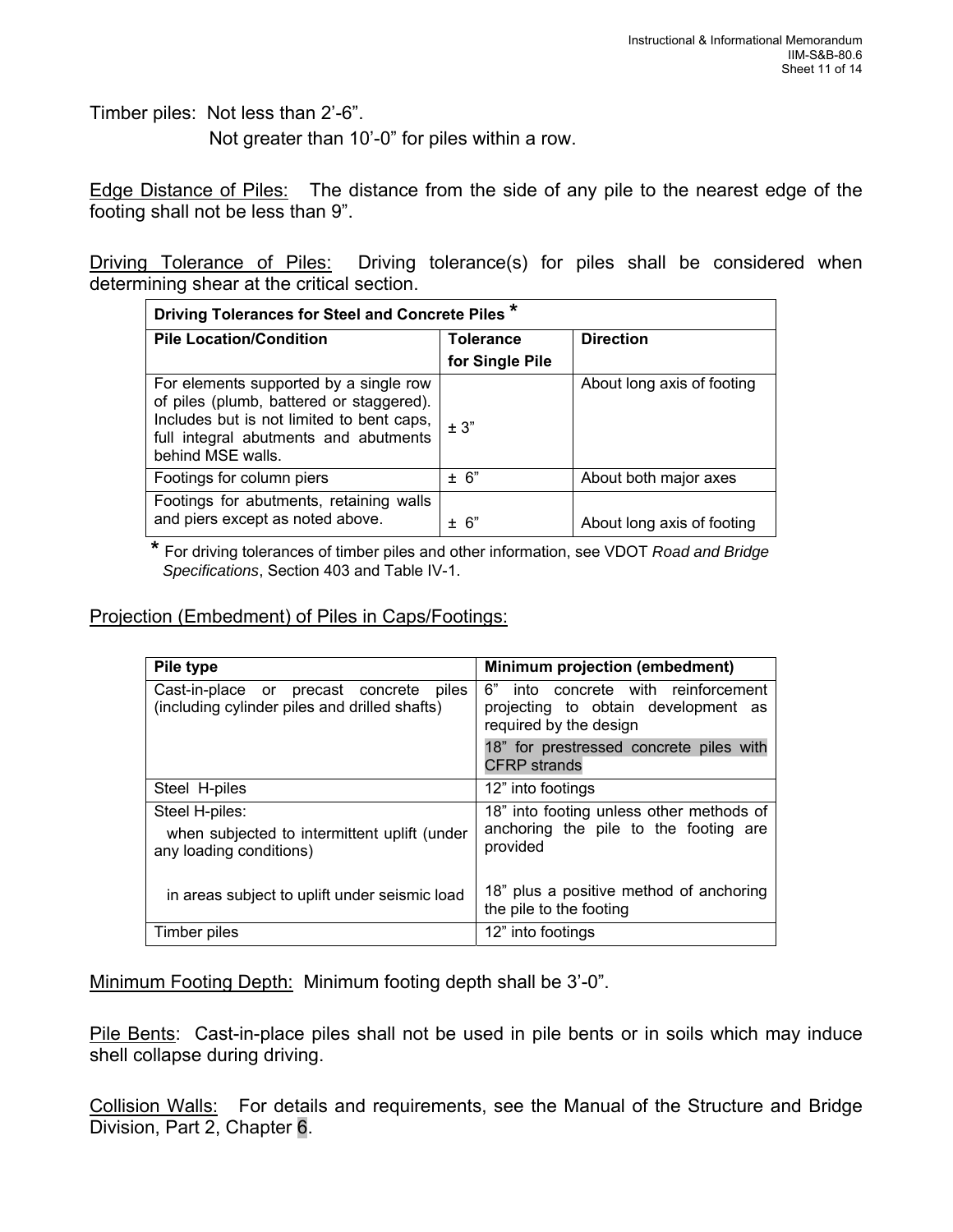# **SECTION 11: ABUTMENTS, PIERS, AND WALLS:**

Temperature and Shrinkage Forces Transferred to Substructure: Temperature and shrinkage forces where applicable shall be computed taking into account fixity, bearing type and pier stiffness.

For non-slip expansion and fixed bearings, the maximum superstructure movement at each substructure unit for force determination is as follows:

 $\Delta$ <sub>O</sub> = (0.65 x  $\Delta$ <sub>T</sub>) + (shrinkage) = 0.65 x (α x T<sub>*R*</sub> x L<sub>exp</sub>) + (L<sub>exp</sub> x 0.0003)

where:  $\Delta_{\rm O}$  = maximum horizontal displacement of the superstructure, in.

 $\Delta_T$  =  $\alpha$  x T<sub>R</sub> x L<sub>exp</sub> = the design thermal movement range, in.

 $\alpha$  = coefficient of thermal expansion, in./in./ $\epsilon$ F

T*<sup>R</sup>* = temperature range, °F (See Section 3 modifications)

 $L_{\text{exo}}$  = expansion length, in.

Uniform Temperature, TU, and Shrinkage, SH, are summed in the equation for  $\Delta_{\rm O}$  above. The force effects of both can be considered together because load factors for TU (all other effects) and SH are the same in both the strength and service limit states. Load factors are not shown in the equation for  $\Delta_{\rm O}$  above, but are applied to the force effects derived from the maximum horizontal displacement of the superstructure,  $\Delta_{\Omega}$ . Note that the load factors for force effects for both Uniform Temperature, TU, and Shrinkage, SH, in the strength limit state depend on whether  $I<sub>g</sub>$  or  $I<sub>effective</sub>$  was used to derive forces.

Typical pier and abutment software apply load factors to derived forces internally. Designers shall ensure that the appropriate load factors are used in abutment and pier software programs for TU and SH. Designers must apply the appropriate load factors for the load combination limit state to the derived forces in any hand computations.

For slip expansion bearings, the maximum superstructure movement at each substructure unit for force determination need not be taken larger than the deformation corresponding to first slip using the extreme values of the friction coefficient between the sliding surfaces. Designers are cautioned that friction values often vary with compression stress, since slip velocity is low, coefficient of friction values used to initiate slip shall correspond to DL, even when the load combination includes both DL and LL.

Expansion and Contraction Joints: Expansion and contraction joints are not required for abutments and conventional retaining walls which have the required shrinkage and temperature reinforcement in Article 5.10.6 and a length not greater than 100 feet.

Substructure: Substructures shall be self-supporting under all service life conditions including superstructure replacement. Superstructure shall not participate in the stability or strength of the substructure. Three (3) sided precast rigid frames are exempt from the self-supporting requirement.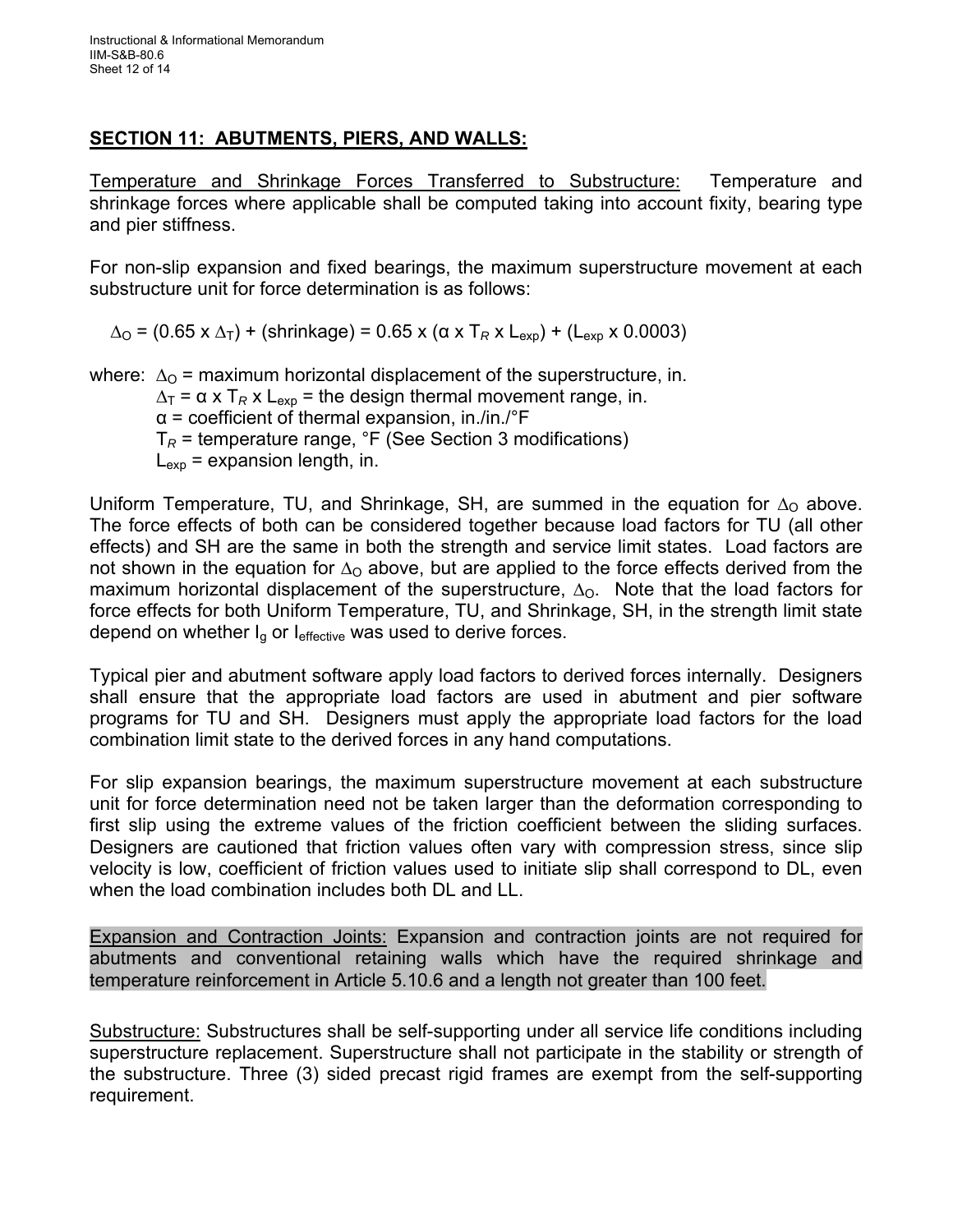# **SECTION 13: RAILINGS:**

Crash tested parapets/rails shall be used on all projects. See Chapter 25 of Part 2 of the Manual of the Structure and Bridge Division for additional information.

The minimum height of a pedestrian and/or bicycle railing shall not be less than 54" measured from the top of the walkway/riding surface. See also Chapter 6 (Geometrics), Chapter 25 (Parapets, Railing, etc.) and Chapter 30 (Pedestrian Fencing) of Part 2 of the Manual of the Structure and Bridge Division.

The designer shall consider the use of open rails/parapets for structures over bodies of water in accordance with the Commonwealth Transportation Board resolution dated July 20, 1995.

For the timber initiative, FHWA crash tested timber rail shall be used.

# **SECTION 14: JOINTS AND BEARINGS:**

Steel Reinforced Elastomeric Bearings: Steel reinforced elastomeric pads shall be designed by Method A, Article 14.7.6. For expansion bearings, the maximum total shear deformation of the bearing,  $\Delta_{\rm S}$ , shall be calculated as follows with shrinkage where applicable in the service limit state:

 $\Delta$ <sub>S</sub> = LF<sub>TU</sub> x (0.65 x  $\Delta$ <sub>T</sub>) + LF<sub>SH</sub> x (shrinkage) + LF<sub>ED</sub> x (ED) = 1.2 x (0.65 x α x T<sub>R</sub> x L<sub>exp</sub>) + 1.0 x (L<sub>exp</sub> x 0.0003) + 1.0 x (ED)

where:  $\Delta_{\rm S}$  = maximum total shear deformation of the bearing, in.

- LF<sub>TU</sub> = Load Factor from Table 3.4.1-1 for temperature deformation = 1.2  $LF_{SH}$  = Load Factor from Table 3.4.1-1 for shrinkage = 1.0  $LF_{ED}$  = Load Factor for expansion due to dead load deflection = 1.0  $\Delta_T$  =  $\alpha$  x T<sub>R</sub> x L<sub>exp</sub> = the design thermal movement range, in.  $\alpha$  = coefficient of thermal expansion, in./in./°F T*<sup>R</sup>* = temperature range, °F (See Section 3 modifications)  $L_{\text{exo}}$  = expansion length, in.
	- ED = Expansion due to dead load deflection. ED may be only considered for expansion bearings at the abutments. ED may be ignored if jacking the superstructure and resetting the bearings are included in the plans. This is of particular concern in long span steel structures with high cambers. ED may be estimated with the equations on Page 7-70 and 7-71 of the Manual of Steel Construction, Volume II, 9<sup>th</sup> Edition, 1992.

From Eq. 14.7.6.3.4-1,  $h_{rt} \ge 2 \times \Delta_S$ 

where:  $h_{rt}$  = total elastomer thickness, in.